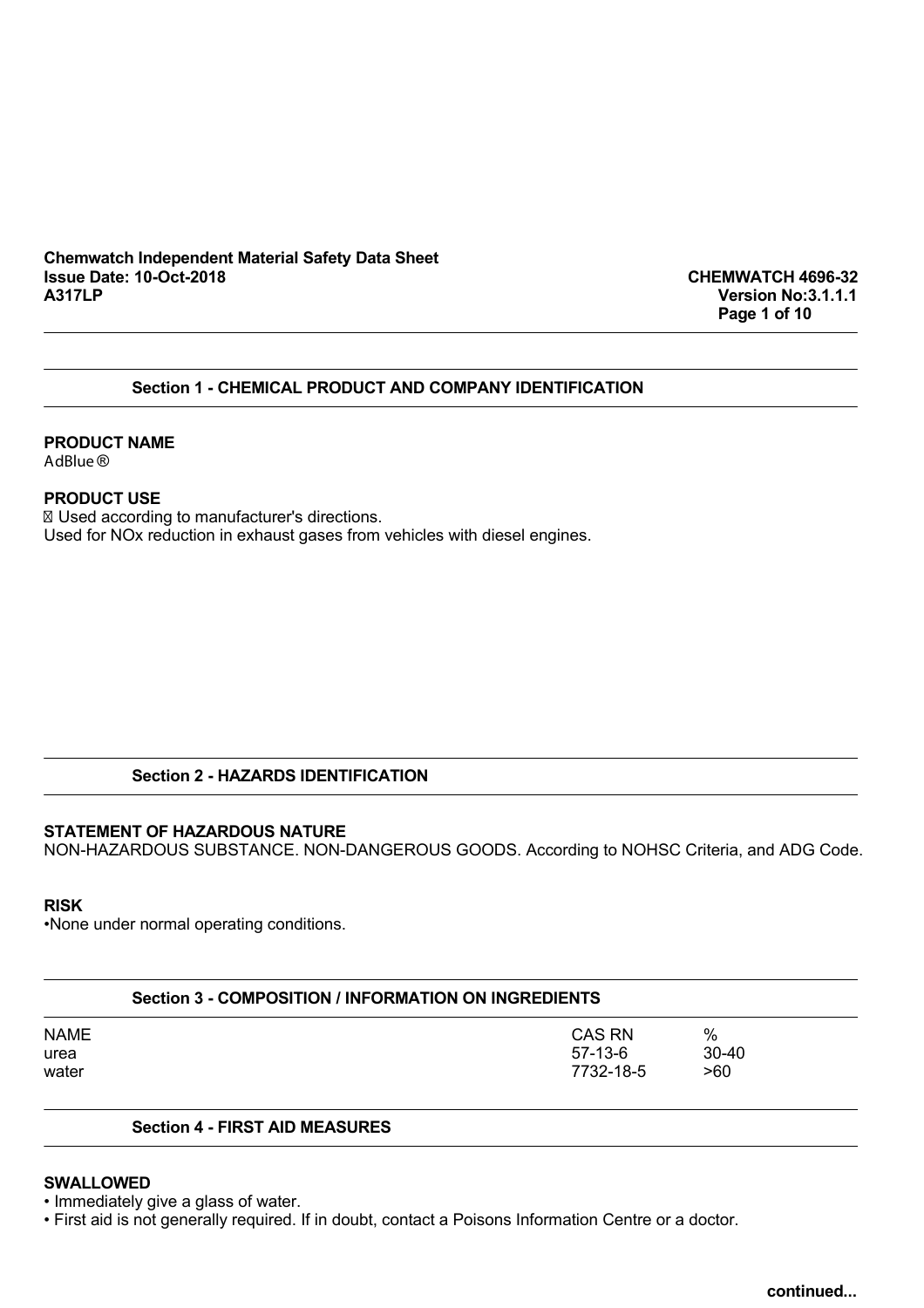# **Section 4 - FIRST AID MEASURES**

### **EYE**

- If this product comes in contact with eyes:
- Wash out immediately with water.
- If irritation continues, seek medical attention.
- Removal of contact lenses after an eye injury should only be undertaken by skilled personnel.

**AdBlue**®

### **SKIN**

■ If skin contact occurs:

- Immediately remove all contaminated clothing, including footwear.
- Flush skin and hair with running water (and soap if available).
- Seek medical attention in event of irritation.

### **INHALED**

- If fumes, aerosols or combustion products are inhaled remove from contaminated area.
- Other measures are usually unnecessary.

### **NOTES TO PHYSICIAN**

■ Treat symptomatically.

### **Section 5 - FIRE FIGHTING MEASURES**

### **EXTINGUISHING MEDIA**

■ The product contains a substantial proportion of water, therefore there are no restrictions on the type of extinguishing media which may be used. Choice of extinguishing media should take into account surrounding areas.

Though the material is non-combustible, evaporation of water from the mixture, caused by the heat of nearby fire, may produce floating layers of combustible substances.

In such an event consider:

- foam.
- dry chemical powder.
- carbon dioxide.

### **FIRE FIGHTING**

- Alert Fire Brigade and tell them location and nature of hazard.
- Wear breathing apparatus plus protective gloves in the event of a fire.
- Prevent, by any means available, spillage from entering drains or water courses.
- Use fire fighting procedures suitable for surrounding area.
- DO NOT approach containers suspected to be hot.
- Cool fire exposed containers with water spray from a protected location.
- If safe to do so, remove containers from path of fire.
- Equipment should be thoroughly decontaminated after use.

### **FIRE/EXPLOSION HAZARD**

### • Non combustible.

- Not considered to be a significant fire risk.
- Expansion or decomposition on heating may lead to violent rupture of containers.
- Decomposes on heating and may produce toxic fumes of carbon monoxide (CO).
- May emit acrid smoke.

Decomposition may produce toxic fumes of: carbon dioxide (CO2), nitrogen oxides (NOx), other pyrolysis products typical of burning organic material.

### **FIRE INCOMPATIBILITY**

■ None known.

**HAZCHEM** None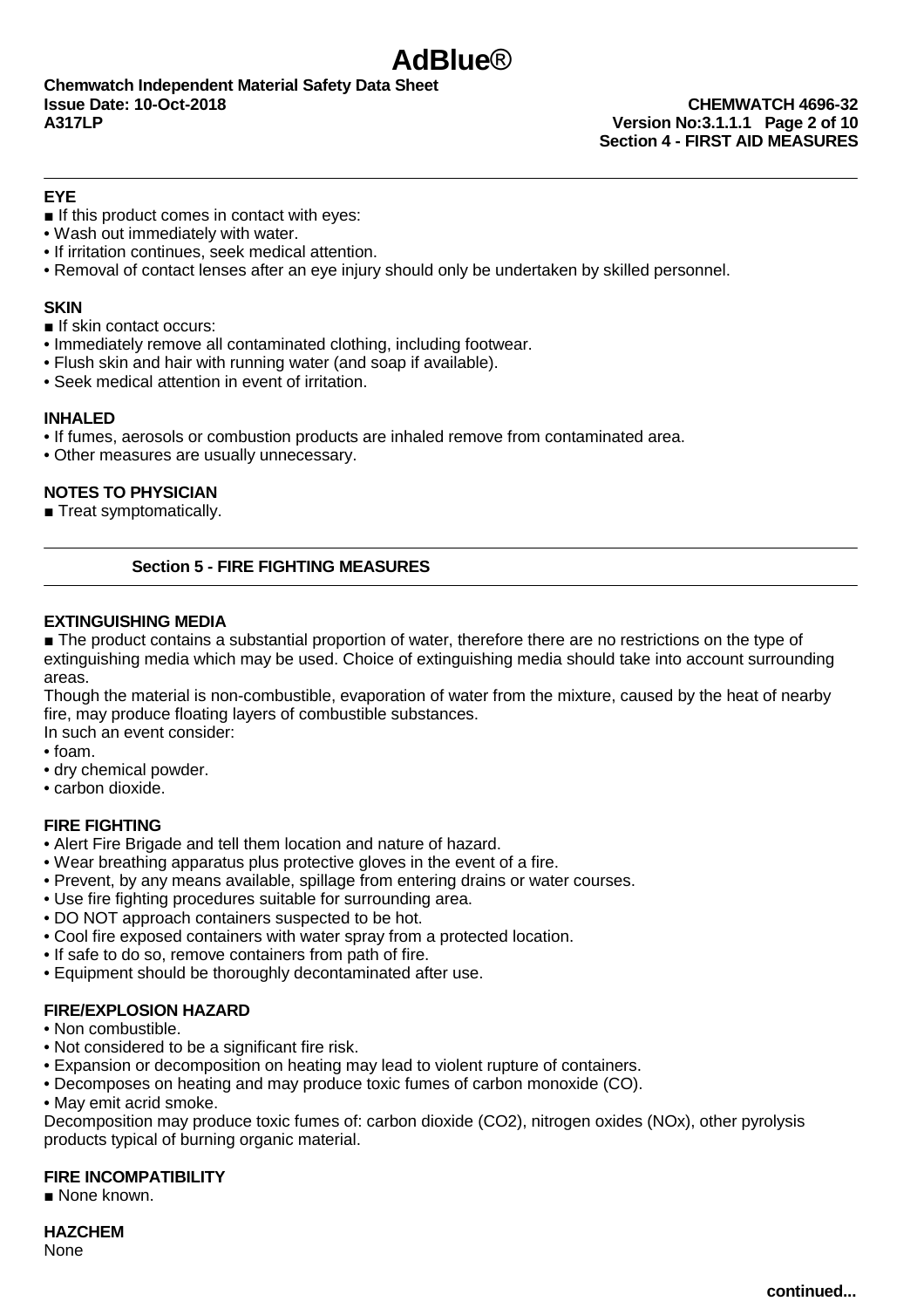**Chemwatch Independent Material Safety Data Sheet Issue Date: 10-Oct-2018 CHEMWATCH 4696-32 A317LP Version No:3.1.1.1**

### **Section 6 - ACCIDENTAL RELEASE MEASURES**

### **MINOR SPILLS**

- Clean up all spills immediately.
- Avoid breathing vapours and contact with skin and eyes.
- Control personal contact with the substance, by using protective equipment.
- Contain and absorb spill with sand, earth, inert material or vermiculite.
- Wipe up.
- Place in a suitable, labelled container for waste disposal.

### **MAJOR SPILLS**

- Minor hazard.
- Clear area of personnel.
- Alert Fire Brigade and tell them location and nature of hazard.
- Control personal contact with the substance, by using protective equipment as required.
- Prevent spillage from entering drains or water ways.
- Contain spill with sand, earth or vermiculite.
- Collect recoverable product into labelled containers for recycling.
- Absorb remaining product with sand, earth or vermiculite and place in appropriate containers for disposal.
- Wash area and prevent runoff into drains or waterways.
- If contamination of drains or waterways occurs, advise emergency services.

### **Personal Protective Equipment advice is contained in Section 8 of the MSDS.**

### **Section 7 - HANDLING AND STORAGE**

### **PROCEDURE FOR HANDLING**

- Limit all unnecessary personal contact.
- Wear protective clothing when risk of exposure occurs.
- Use in a well-ventilated area.
- Avoid contact with incompatible materials.
- When handling, DO NOT eat, drink or smoke.
- Keep containers securely sealed when not in use.
- Avoid physical damage to containers.
- Always wash hands with soap and water after handling.
- Work clothes should be laundered separately.
- Use good occupational work practice.
- Observe manufacturer's storage and handling recommendations contained within this MSDS.
- Atmosphere should be regularly checked against established exposure standards to ensure safe working conditions are maintained.
- DO NOT allow clothing wet with material to stay in contact with skin.

### **SUITABLE CONTAINER**

- Polyethylene or polypropylene container.
- Packing as recommended by manufacturer.
- Check all containers are clearly labelled and free from leaks.

### **STORAGE INCOMPATIBILITY**

- Avoid reaction with oxidising agents.
- Avoid strong acids, acid chlorides, acid anhydrides and chloroformates.

### **STORAGE REQUIREMENTS**

- Store in original containers.
- Keep containers securely sealed.
- Store in a cool, dry, well-ventilated area.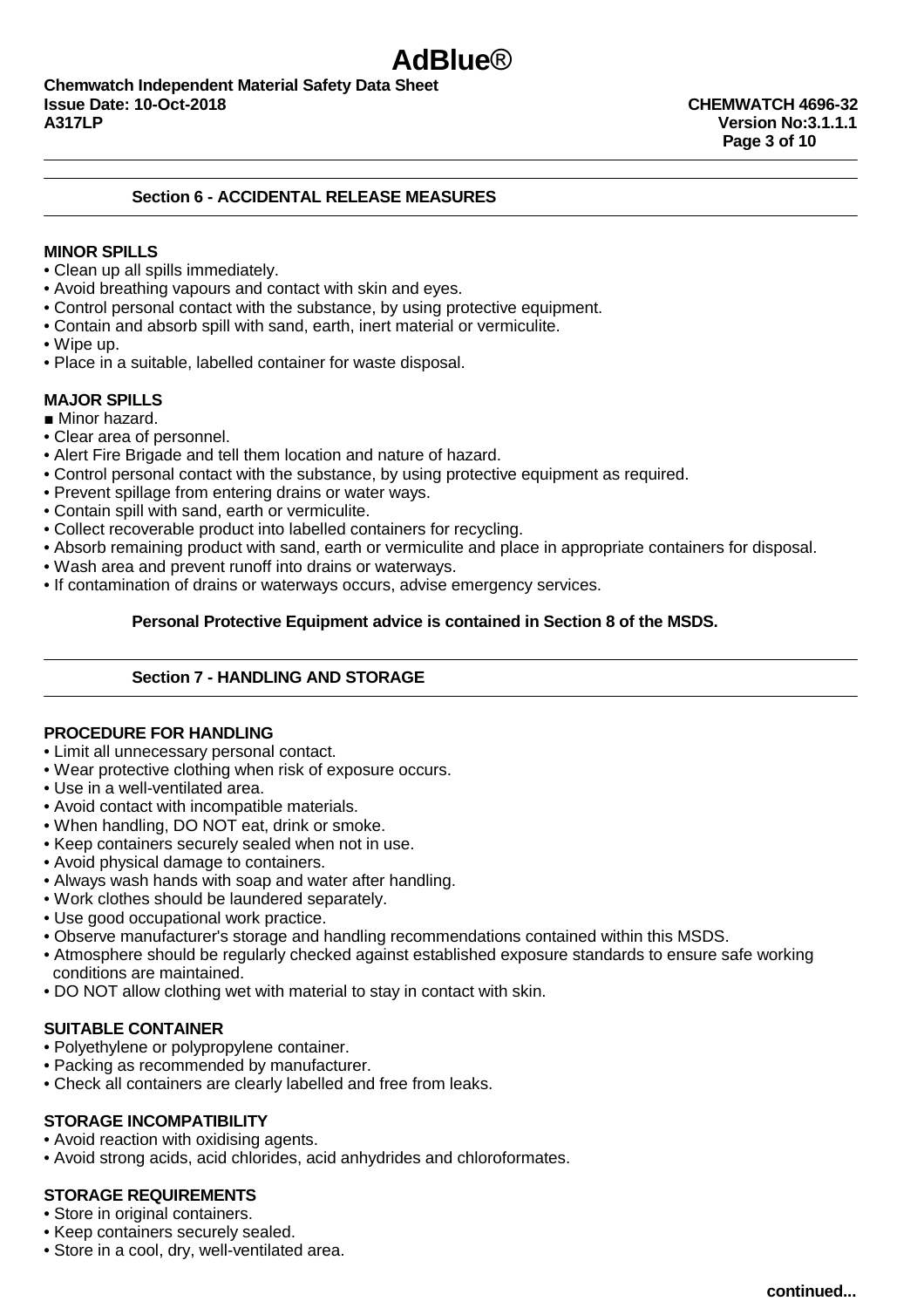**Chemwatch Independent Material Safety Data Sheet Issue Date: 10-Oct-2018 CHEMWATCH 4696-32 A317LP Version No:3.1.1.1** 

## **Page 4 of 10 Section 7 - HANDLING AND STORAGE**

- Store away from incompatible materials and foodstuff containers.
- Protect containers against physical damage and check regularly for leaks.

• Observe manufacturer's storage and handling recommendations contained within this MSDS.

### **Section 8 - EXPOSURE CONTROLS / PERSONAL PROTECTION**

### **EXPOSURE CONTROLS**

The following materials had no OELs on our records

• urea: CAS:57- 13- 6 • water: CAS:7732- 18- 5

### **MATERIAL DATA**

AdBlue:

None assigned.

### UREA:

■ For urea:

CEL TWA: 10 mg/m3 (compare WEEL-TWA)

(CEL = Chemwatch Exposure Limit)

Even if individuals inhaled 10 mg/m3 of urea through the whole workday, they would only inhale 100 mg/day. This increment, even if totally absorbed, would be insignificant when compared to the 30 g/day normal excretion rate. The workplace environmental exposure limit (WEEL) established by the AIHA is protective against the effects of urea as a nuisance dust.

WATER:

■ No exposure limits set by NOHSC or ACGIH.

### **PERSONAL PROTECTION**

### **EYE**

- Safety glasses with side shields.
- Chemical goggles.
- Contact lenses may pose a special hazard; soft contact lenses may absorb and concentrate irritants. A written policy document, describing the wearing of lens or restrictions on use, should be created for each workplace or task. This should include a review of lens absorption and adsorption for the class of chemicals in use and an account of injury experience. Medical and first-aid personnel should be trained in their removal and suitable equipment should be readily available. In the event of chemical exposure, begin eye irrigation immediately and remove contact lens as soon as practicable. Lens should be removed at the first signs of eye redness or irritation - lens should be removed in a clean environment only after workers have washed hands thoroughly. [CDC NIOSH Current Intelligence Bulletin 59], [AS/NZS 1336 or national equivalent].

### **HANDS/FEET**

■ The selection of the suitable gloves does not only depend on the material, but also on further marks of quality which vary from manufacturer to manufacturer. Where the chemical is a preparation of several substances, the resistance of the glove material can not be calculated in advance and has therefore to be checked prior to the application.

The exact break through time for substances has to be obtained from the manufacturer of the protective gloves and

has to be observed when making a final choice.

Suitability and durability of glove type is dependent on usage. Important factors in the selection of gloves include:

• frequency and duration of contact,

- chemical resistance of glove material.
- glove thickness and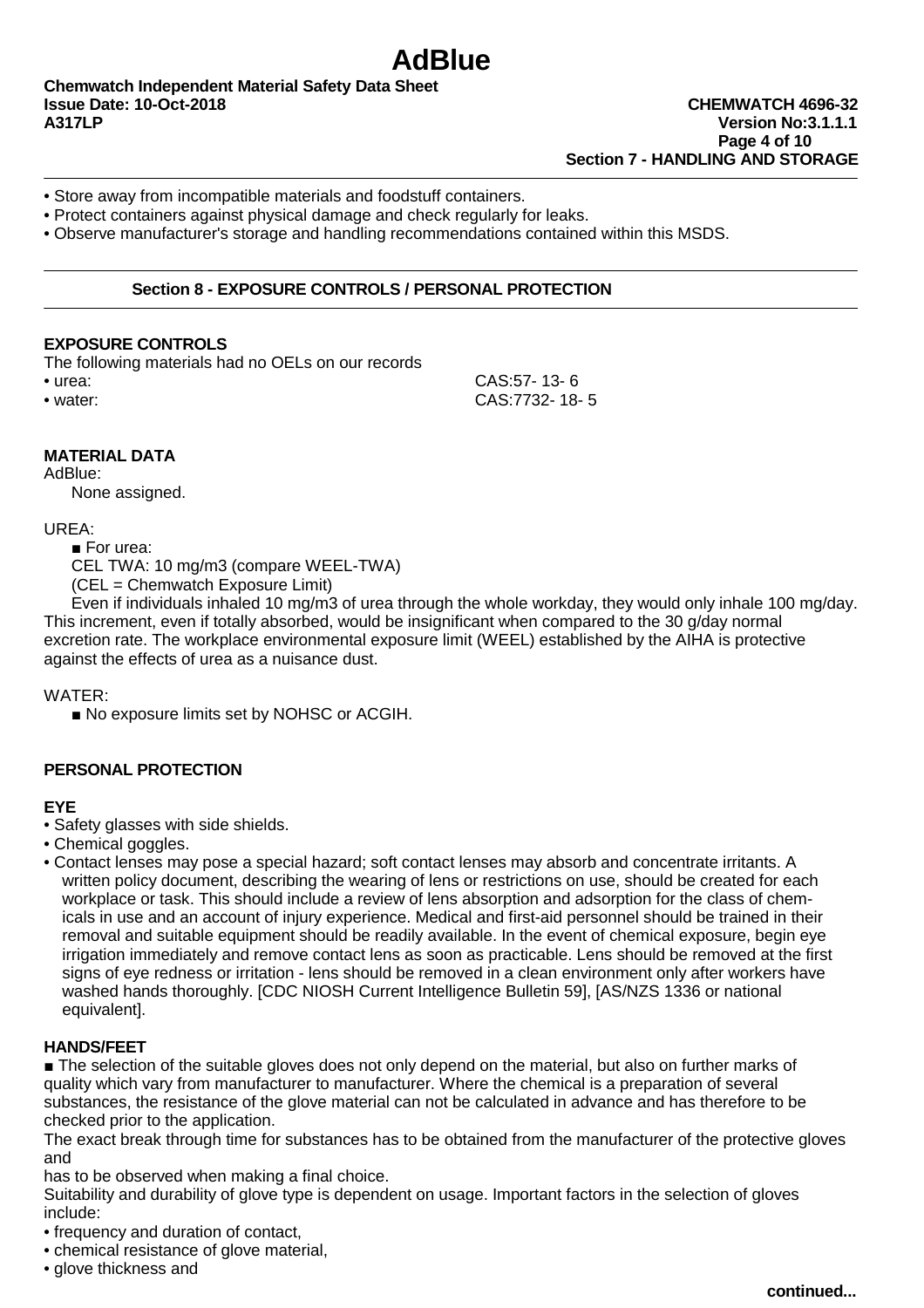### **AdBlue**® **Chemwatch Independent Material Safety Data Sheet**

• dexterity

Select gloves tested to a relevant standard (e.g. Europe EN 374, US F739, AS/NZS 2161.1 or national equivalent).

- When prolonged or frequently repeated contact may occur, a glove with a protection class of 5 or higher (breakthrough time greater than 240 minutes according to EN 374, AS/NZS 2161.10.1 or national equivalent) is recommended.
- When only brief contact is expected, a glove with a protection class of 3 or higher (breakthrough time greater than 60 minutes according to EN 374, AS/NZS 2161.10.1 or national equivalent) is recommended.
- Contaminated gloves should be replaced.

Gloves must only be worn on clean hands. After using gloves, hands should be washed and dried thoroughly. Application of a non-perfumed moisturiser is recommended.

- Wear chemical protective gloves, e.g. PVC.
- Wear safety footwear or safety gumboots, e.g. Rubber.

### **OTHER**

- Overalls.
- P.V.C. apron.
- Barrier cream.
- Skin cleansing cream.
- Eye wash unit.

### **RESPIRATOR**

•Particulate. (AS/NZS 1716 & 1715, EN 143:2000 & 149:2001, ANSI Z88 or national equivalent)

The local concentration of material, quantity and conditions of use determine the type of personal protective equipment required. For further information consult site specific CHEMWATCH data (if available), or your Occupational Health and Safety Advisor.

### **ENGINEERING CONTROLS**

■ Engineering controls are used to remove a hazard or place a barrier between the worker and the hazard. Welldesigned engineering controls can be highly effective in protecting workers and will typically be independent of worker interactions to provide this high level of protection.

The basic types of engineering controls are:

Process controls which involve changing the way a job activity or process is done to reduce the risk. Enclosure and/or isolation of emission source which keeps a selected hazard "physically" away from the worker and ventilation that strategically "adds" and "removes" air in the work environment. Ventilation can remove or dilute an air contaminant if designed properly. The design of a ventilation system must match the particular process and chemical or contaminant in use.

Employers may need to use multiple types of controls to prevent employee overexposure.

General exhaust is adequate under normal operating conditions. If risk of overexposure exists, wear SAA approved respirator. Correct fit is essential to obtain adequate protection. Provide adequate ventilation in warehouse or closed storage areas.

### **Section 9 - PHYSICAL AND CHEMICAL PROPERTIES**

### **APPEARANCE**

Clear liquid with a slightly ammoniacal odour; mixes with water.

### **PHYSICAL PROPERTIES**

Liquid. Mixes with water.

State Case Ciquid Ciquid Charles Molecular Weight Not Applicable Melting Range (C)  $-11.5$  Viscosity Not Available Boiling Range (°C) 100 100 Solubility in water (g/L) Miscible

**continued...**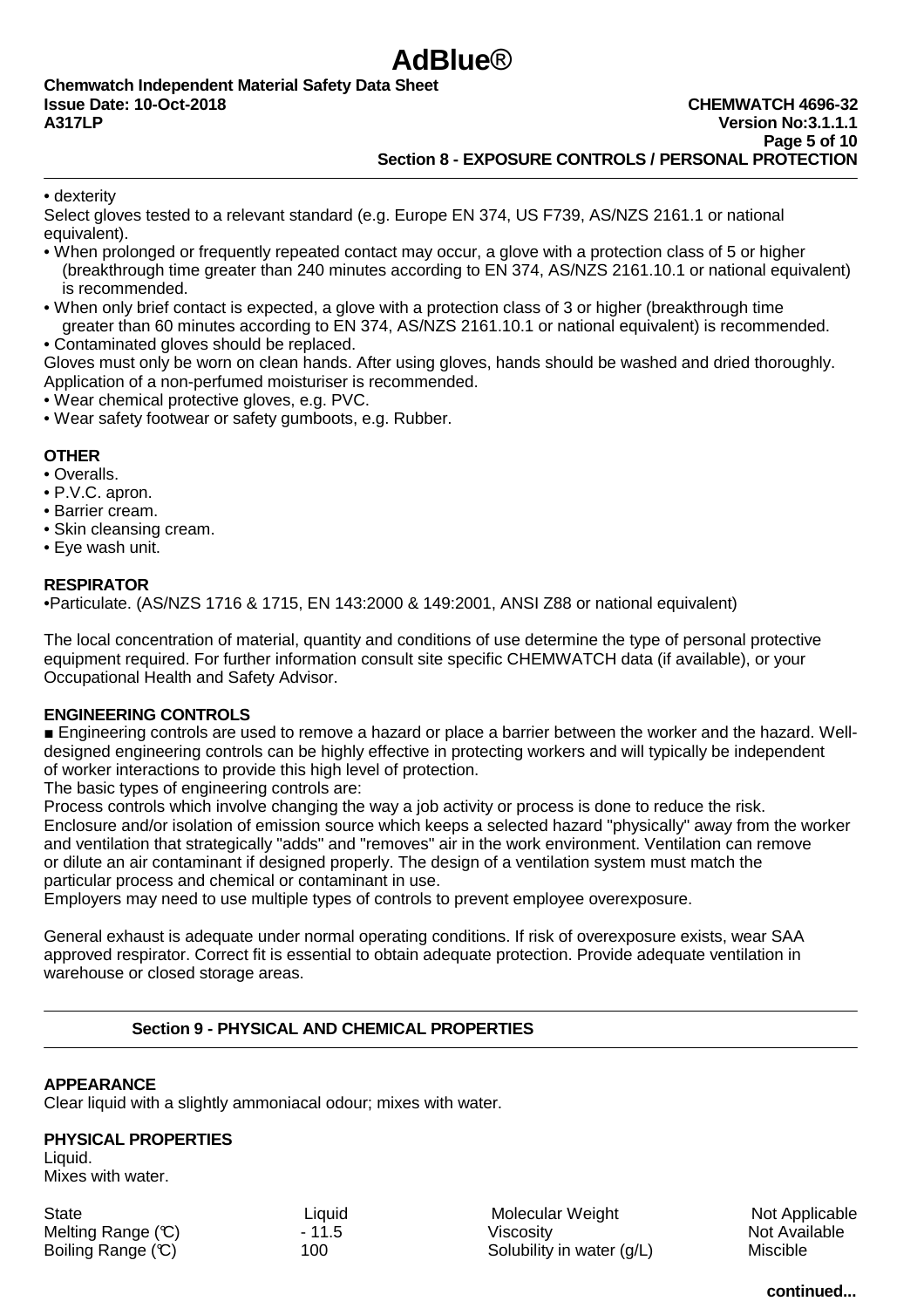### **AdBlue**®

### **Chemwatch Independent Material Safety Data Sheet Issue Date: 10-Oct-2018 CHEMWATCH 4696-32**

### **A317LP Version No:3.1.1.1 Page 6 of 10 Section 9 - PHYSICAL AND CHEMICAL PROPERTIES**

| Flash Point $(C)$         | Not Applicable | pH (1% solution)                            | $9.8 - 10(10\%)$ |
|---------------------------|----------------|---------------------------------------------|------------------|
| Decomposition Temp (C)    | 100            | pH (as supplied)                            | Not Available    |
| Autoignition Temp (°C)    | Not Available  | Vapour Pressure (kPa)                       | 6.4@40C          |
| Upper Explosive Limit (%) | Not Applicable | Specific Gravity (water=1)                  | 1.09@20C         |
| Lower Explosive Limit (%) | Not Applicable | <b>Relative Vapour Density</b><br>$(air=1)$ | Not Available    |
| Volatile Component (%vol) | Not Available  | <b>Evaporation Rate</b>                     | Not Available    |

### **Section 10 - STABILITY AND REACTIVITY**

### **CONDITIONS CONTRIBUTING TO INSTABILITY**

• Presence of incompatible materials.

• Product is considered stable.

• Hazardous polymerisation will not occur.

For incompatible materials - refer to Section 7 - Handling and Storage.

### **Section 11 - TOXICOLOGICAL INFORMATION**

### **POTENTIAL HEALTH EFFECTS**

### **ACUTE HEALTH EFFECTS**

### **SWALLOWED**

■ The material has NOT been classified by EC Directives or other classification systems as "harmful by ingestion". This is because of the lack of corroborating animal or human evidence. The material may still be damaging to the health of the individual, following ingestion, especially where pre-existing organ (eg. liver, kidney) damage is evident. Present definitions of harmful or toxic substances are generally based on doses producing mortality rather than those producing morbidity (disease, ill-health). Gastrointestinal tract discomfort may produce nausea and vomiting. In an occupational setting however, ingestion of insignificant quantities is not thought to be cause for concern.

### **EYE**

■ The liquid may produce eye discomfort causing smarting, pain and redness.

### **SKIN**

■ The material may cause skin irritation after prolonged or repeated exposure and may produce on contact skin redness, swelling, the production of vesicles, scaling and thickening of the skin.

### **INHALED**

■ Not normally a hazard due to non-volatile nature of product.

The material is not thought to produce adverse health effects or irritation of the respiratory tract (as classified by EC Directives using animal models). Nevertheless, good hygiene practice requires that exposure be kept to a minimum and that suitable control measures be used in an occupational setting.

### **CHRONIC HEALTH EFFECTS**

■ Long-term exposure to the product is not thought to produce chronic effects adverse to the health (as classified by EC Directives using animal models); nevertheless exposure by all routes should be minimised as a matter of course.

As with any chemical product, contact with unprotected bare skin; inhalation of vapour, mist or dust in work place atmosphere; or ingestion in any form, should be avoided by observing good occupational work practice.

### **TOXICITY AND IRRITATION**

AdBlue®:

■ Not available. Refer to individual constituents.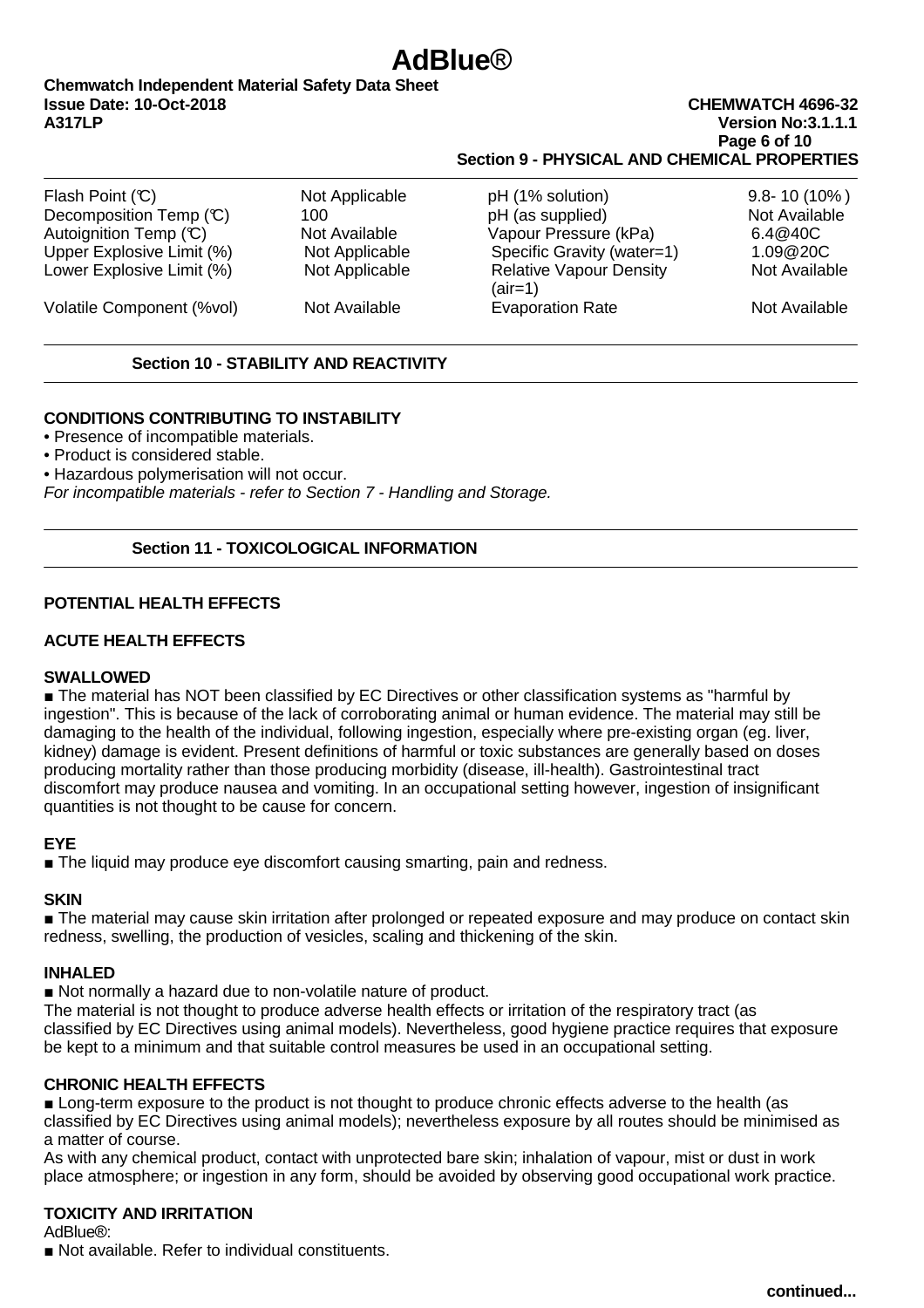UREA:

■ unless otherwise specified data extracted from RTECS - Register of Toxic Effects of Chemical Substances.

Oral (rat) LD50:8471 mg/kg Skin (human):22 mg/3 d (l)- Mild Intraperitoneal (rat) LD50:>5000 mg/kg Subcutaneous (rat) LD50:8200 mg/kg Intratracheal (rat) LD50:567 mg/kg Oral (mouse) LD50:11000 mg/kg Subcutaneous (mouse) LD50:9200 mg/kg Intravenous (mouse) LD50:4600 mg/kg Intraperitoneal (Mouse) LD:6608 mg/kg Intravenous (Rat) LD50:5300 mg/kg Intravenous (Rabbit) LD:4800 mg/kg Subcutaneous (Pig) LD:14800 mg/kg

TOXICITY **IRRITATION** 

■ Asthma-like symptoms may continue for months or even years after exposure to the material ceases. This may be due to a non-allergenic condition known as reactive airways dysfunction syndrome (RADS) which can occur following exposure to high levels of highly irritating compound. Key criteria for the diagnosis of RADS include the absence of preceding respiratory disease, in a non-atopic individual, with abrupt onset of persistent asthma-like symptoms within minutes to hours of a documented exposure to the irritant. A reversible airflow pattern, on spirometry, with the presence of moderate to severe bronchial hyperreactivity on methacholine challenge testing and the lack of minimal lymphocytic inflammation, without eosinophilia, have also been included in the criteria for diagnosis of RADS. RADS (or asthma) following an irritating inhalation is an infrequent disorder with rates related to the concentration of and duration of exposure to the irritating substance. Industrial bronchitis, on the other hand, is a disorder that occurs as result of exposure due to high concentrations of irritating substance (often particulate in nature) and is completely reversible after exposure ceases. The disorder is characterised by dyspnea, cough and mucus production. The material may cause skin irritation after prolonged or repeated exposure and may produce on contact skin redness, swelling, the production of vesicles, scaling and thickening of the skin. For urea:

There is little data that relates urea to human health other than its use in dermatology and some more limited applications in clinical medicine. The use of urea (at 10% concentration or less) in ointments and creams to treat dry skin has been widespread, and long term follow-up studies have indicated that the substance is nonallergenic and virtually free from side effects. Among other clinical therapeutic uses, the treatment of inappropriate secretion of antidiuretic hormone (SIADH) should be noted, because its chronic form has involved long term oral administration of large amounts of urea. Most patients have tolerated urea well, although diarrhoea is sometimes reported after ingestion of 60-90 g/day. The possibility exists that infection of H. pylori in human stomach may aggravate local effects by urea because of ammonia generation. Acute toxicity: The acute toxicity by urea is well delineated by the oral route. Toxicity is low in mammals other than ruminants, especially cattle, and sheep, in which the rumen micro-organisms contain urease activity and metabolise urea to ammonia at a high rate. In mice and rats, urea is of low toxicity even by the subcutaneous and intravenous route.

Repeated dose toxicity: No well-conducted repeated dose toxicity studies on urea were located. Chronic toxicity and carcinogenicity screening studies in mice and rats fed with 4500, 9000 or 45000 ppm in diet (up to about 6750 mg/kg body weight/day for mice and about 2250 mg/kg body weight/day for rats) did not uncover any treatment-related toxic syndromes in the various organs studied. Neither was any weight depression noted at terminal necropsy for animals of either sex or species at any dose levels. Thus the NOAELs were about 6750 mg/kg body weight/day for mice and about 2250 mg/kg body weight/day for rats.

Repeated dose toxicity studies with rats by skin application over 4 weeks and 25 weeks were conducted using urea ointment at 10%, 20% and 40% concentrations, and no consistent treatment-related toxic effects were found. The ointments were applied on a 20 cm2 area of the back skin; it is concluded that the repeated dose toxicity of urea by dermal route is low.

Reproductive/developmental toxicity: The studies cited under repeated dose toxicity did not indicate any toxic effects on the reproductive organs of mice and rats. No adequate teratogenicity/developmental toxicity studies of urea with mammals were located. According to one rat study, 50 g/kg body weight/day administered by gavage in two doses 12 hours apart for an average of 14 days did not cause outstanding (external) teratogenicity; the mean birthweight of the newborn was lower but the litter size greater. Injection of urea into the air sack of eggs shows that urea is toxic to the development of chick embryo.

No NOAEL can be given for the reproductive/developmental toxicity of urea because appropriate studies are

**continued...**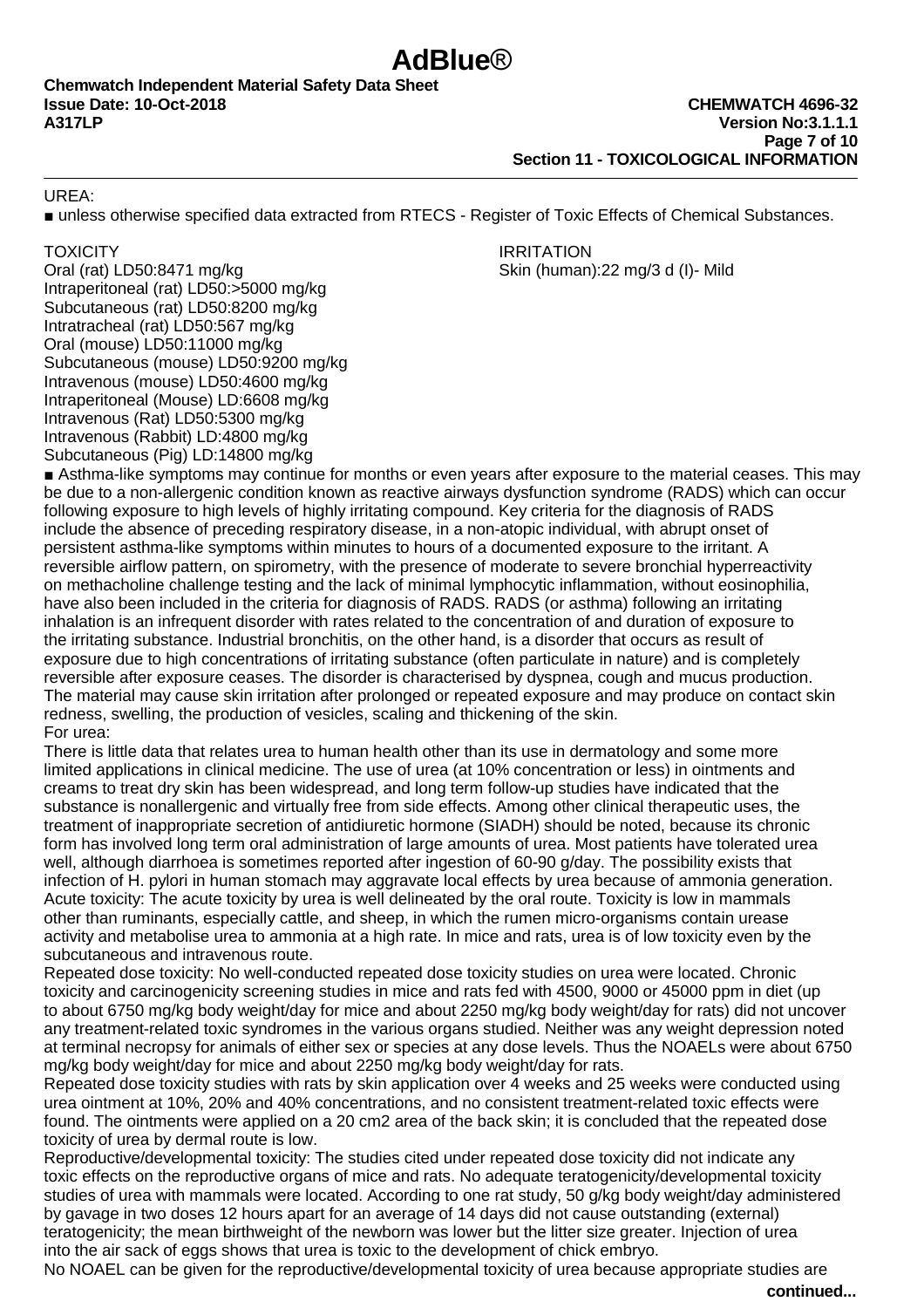lacking.

Genetic toxicity: Urea has been negative in several appropriately conducted bacterial mutagenicity tests. Urea caused DNA single strand breaks in mammalian cells in vitro and was clastogenic for mammalian cells in vitro and in vivo but only at concentrations much beyond the physiological range (about 50-100 higher concentrations than found in human blood). The mechanism of genotoxicity is probably non-specific (e.g. difference in osmotic pressure across the cell membrane).

**AdBlue**®

NOTE: Substance has been shown to be mutagenic in at least one assay, or belongs to a family of chemicals producing damage or change to cellular DNA.

Altered sleep time, change in motor activity, antipsychosis, dyspnea, methaemoglobinaemia, convulsions, lymphomas recorded.

Carcinogenic by RTECS criteria.

WATER:

■ No significant acute toxicological data identified in literature search.

**SKIN**

urea GESAMP/EHS Composite List - GESAMP Hazard D1: skin 1<br>Profiles Profiles irritation/corrosion

### **Section 12 - ECOLOGICAL INFORMATION**

### UREA:

**Ecotoxicity**

| Algae IC50 (72hr.) (mg/l):  | 10000      |
|-----------------------------|------------|
| log Kow (Prager 1995):      | $-1.09$    |
| log Kow (Sangster 1997):    | - 2 11     |
| log Pow (Verschueren 1983): | 1.31415929 |
|                             |            |

■ For Urea: log Kow: -2.97 to -2.26; Henry's Law Constant: 4.4E-8 atm m3/mol. Urea is essentially nonvolatile in solid form.

Atmospheric Fate: Urea will not evaporate from water to the atmosphere and is expected to be readily degraded by reactions with photochemically produced hydroxyl radicals; half-life is expected to be less than 1 day. Degradation of urea to ammonia causes NH3-emissions to the air.

Terrestrial Fate: The highest environmental exposure for urea is via fertilizer when 85 - 90% of urea is incorporated into the soil. Urea will hydrolyze into ammonium in a matter of days to several weeks. Urea is relatively leachable from the soil into surface water and groundwater especially if the soil surface is saturated with water.

Aquatic Fate: Urea is very soluble in water and may rapidly biodegrade to a moderate extent. Urea is not expected to evaporate significantly. Urea can be leached relatively easily into the surface water and the groundwater. Degradation products (e.g. nitrate, nitrite and ammonium) can be measured after urea has undergone biodegradation.

Ecotoxicity: Urea is not likely to undergo bioaccumulation and generally has low acute ecotoxicity to organisms. The degradation product of urea, ammonia, is known to be toxic to all vertebrates; however, in neutral and acidic conditions, ammonia exists in the form of the ammonium ion. Urea may directly influence eutrophication in the environment and there is a pollution risk to groundwater when urea is used as a fertilizer, and a deicing agent at airports. Ecosystems may be affected following long-term use of urea in the control of soil acidification and by ammonia emissions to air.

DO NOT discharge into sewer or waterways.

| <b>ECOLOXIGILY</b><br>Ingredient | Persistence:<br>Water/Soil | Persistence: Air     | Bioaccumulation | Mobility    |
|----------------------------------|----------------------------|----------------------|-----------------|-------------|
| urea                             | LOW.                       | No Data<br>Available | LOW             | <b>HIGH</b> |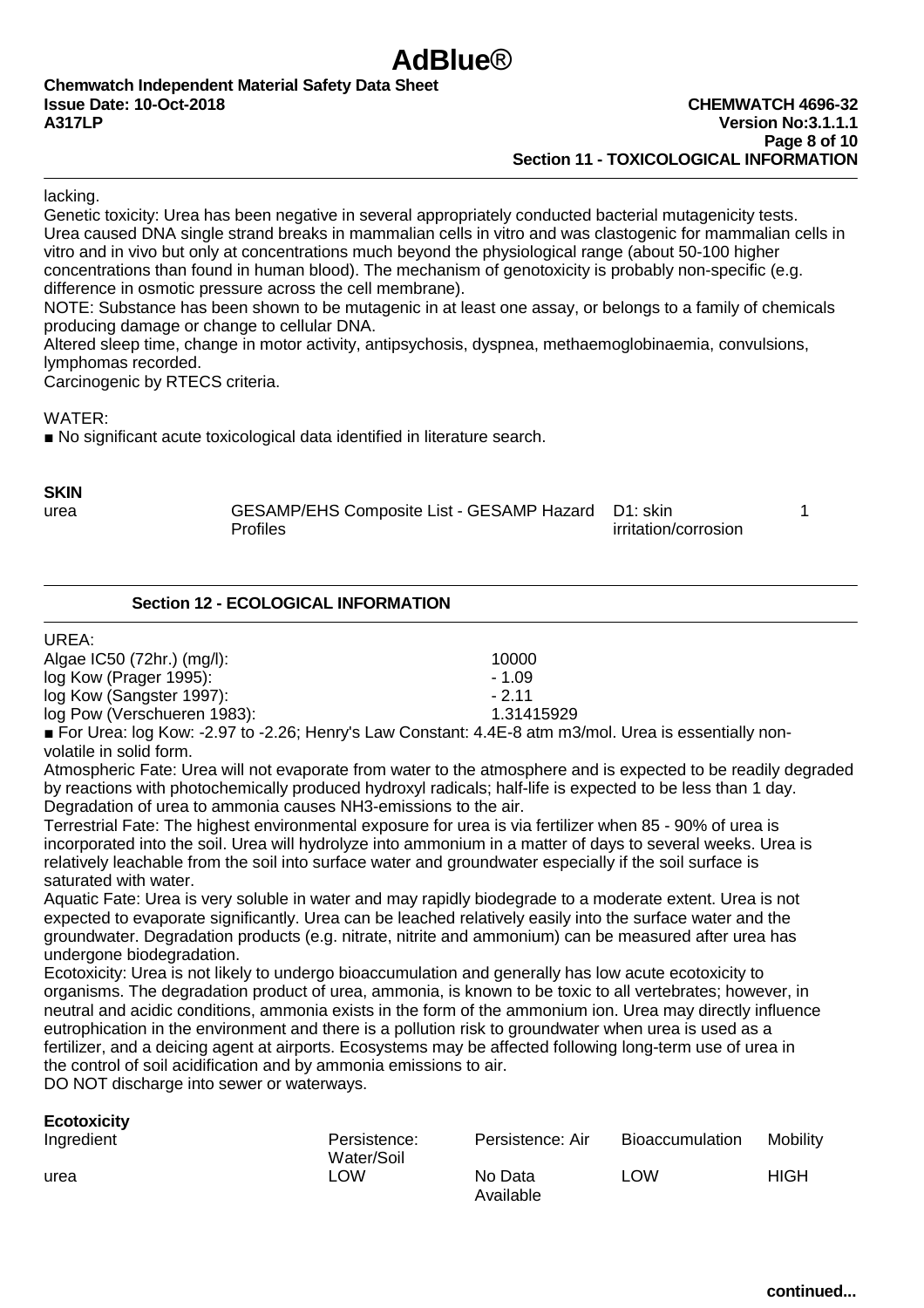### **Section 13 - DISPOSAL CONSIDERATIONS**

- Recycle wherever possible.
- Consult manufacturer for recycling options or consult local or regional waste management authority for disposal if no suitable treatment or disposal facility can be identified.
- Dispose of by: burial in a land-fill specifically licenced to accept chemical and / or pharmaceutical wastes or incineration in a licenced apparatus (after admixture with suitable combustible material).
- Decontaminate empty containers. Observe all label safeguards until containers are cleaned and destroyed.

**AdBlue**®

### **Section 14 - TRANSPORTATION INFORMATION**

**HAZCHEM:**  None (ADG7)

NOT REGULATED FOR TRANSPORT OF DANGEROUS GOODS: ADG7, UN, IATA, IMDG

### **Section 15 - REGULATORY INFORMATION**

POISONS SCHEDULE None

#### **REGULATIONS**

#### **Regulations for ingredients**

#### **urea (CAS: 57-13-6) is found on the following regulatory lists;**

"Australia - Victoria Occupational Health and Safety Regulations - Schedule 9: Materials at Major Hazard Facilities (And Their Threshold Quantity) Table 2",<br>"Australia High Volume Industrial Chemical List (HVICL)","Austral Liquid Substances","International Fragrance Association (IFRA) Survey: Transparency List","OECD List of High Production Volume (HPV) Chemicals"

#### **water (CAS: 7732-18-5) is found on the following regulatory lists;**

"Australia High Volume Industrial Chemical List (HVICL)","Australia Inventory of Chemical Substances (AICS)","IMO IBC Code Chapter 18: List of products to which the Code does not apply","International Fragrance Association (IFRA) Survey: Transparency List","OECD List of High Production Volume (HPV) Chemicals",<br>"OSPAR National List of Candidates for Substitution – Norway"

### **Section 16 - OTHER INFORMATION**

■ Classification of the preparation and its individual components has drawn on official and authoritative sources as well as independent review by the Chemwatch Classification committee using available literature references.

A list of reference resources used to assist the committee may be found at: www.chemwatch.net/references.

■ The (M)SDS is a Hazard Communication tool and should be used to assist in the Risk Assessment. Many factors determine whether the reported Hazards are Risks in the workplace or other settings. Risks may be determined by reference to Exposures Scenarios. Scale of use, frequency of use and current or available engineering controls must be considered.

**continued...**